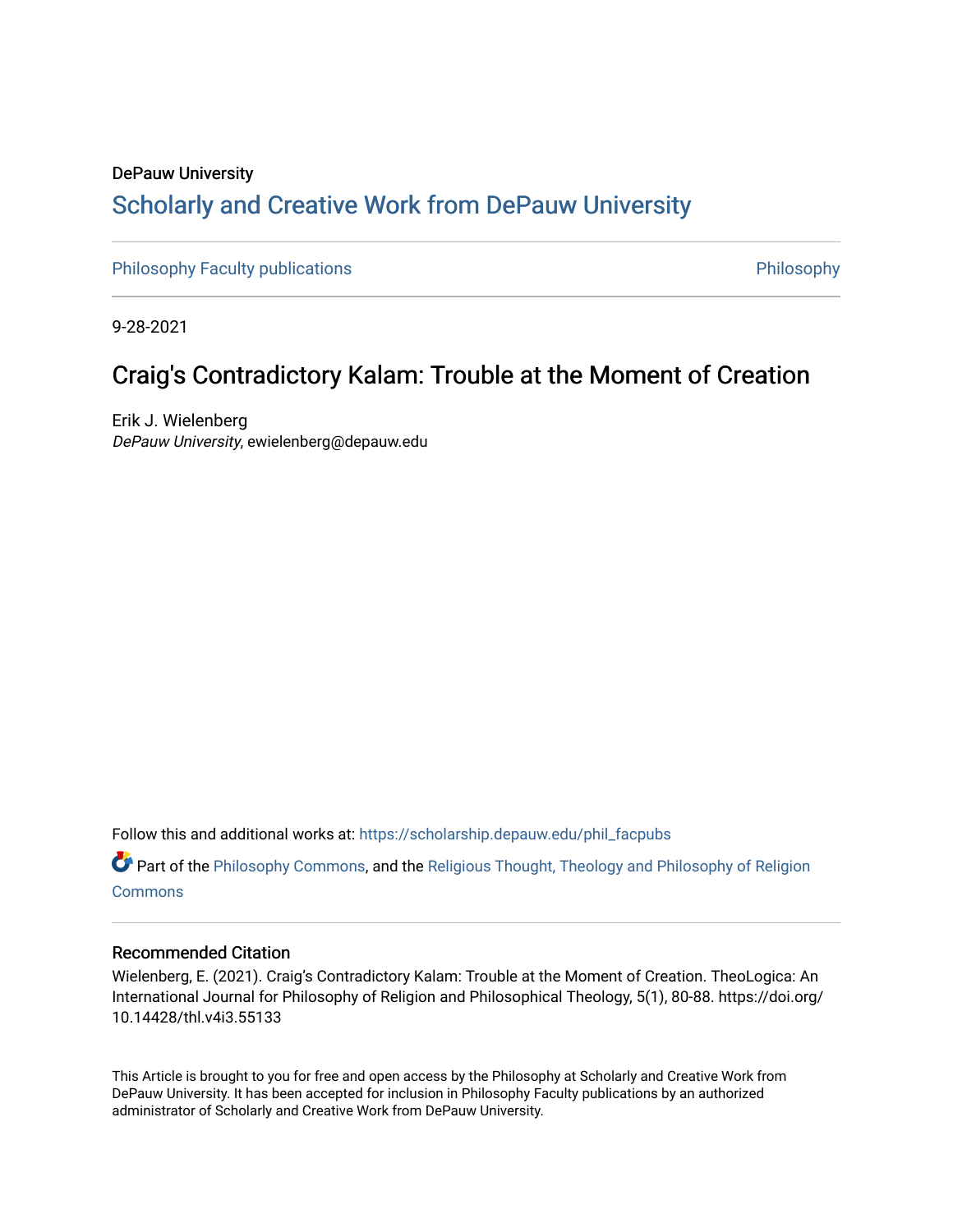2021 TheoLogica *An International Journal for Philosophy of Religion and Philosophical Theology* S. I. THEOLOGICAL EXPLORATIONS IN TIME AND SPACE DOI: <https://doi.org/10.14428/thl.v4i3.55133>

# **Craig's Contradictory** *Kalam***: Trouble at the Moment of Creation**

ERIK J. WIELENBERG *DePauw University* [ewielenberg@depauw.edu](mailto:ewielenberg@depauw.edu)

> **Abstract:** William Lane Craig's much–discussed *kalam* cosmological argument for God's existence is intended to provide support for a particular theistic explanation of the origin of the universe. I argue here that Craig's theistic account of the origin of the universe entails two contradictions and hence should be rejected. The main contribution of the paper is the identification of some relatively straightforward but previously unrecognized problems in Craig's hypothesis that the beginning of the universe was a temporal effect of a timeless personal cause.

> **Keywords:** Timeless God, Kalam, Cosmological argument, William Craig, Agent causation

## **1. Introduction**

William Lane Craig's much–discussed *kalam* cosmological argument for God's existence (KCA) is intended to provide support for a particular theistic explanation of the origin of the universe. I argue here that Craig's theistic account of the origin of the universe entails two contradictions and hence should be rejected. The main contribution of the paper is the identification of some relatively straightforward but previously unrecognized problems in Craig's hypothesis that the beginning of the universe was a temporal effect of a timeless personal cause.

## **2. Two Contradictions in Craig's KCA**

The latest version (Craig 2015 and 2018a) of Craig's KCA goes like this: Because the universe began to exist, there must be a cause of the beginning of the universe (call this cause the "first cause"). Because space and time begin when the universe begins, the first cause must transcend space and time; in particular, it must be timeless. It must also be immaterial, very powerful, and it must be a person possessing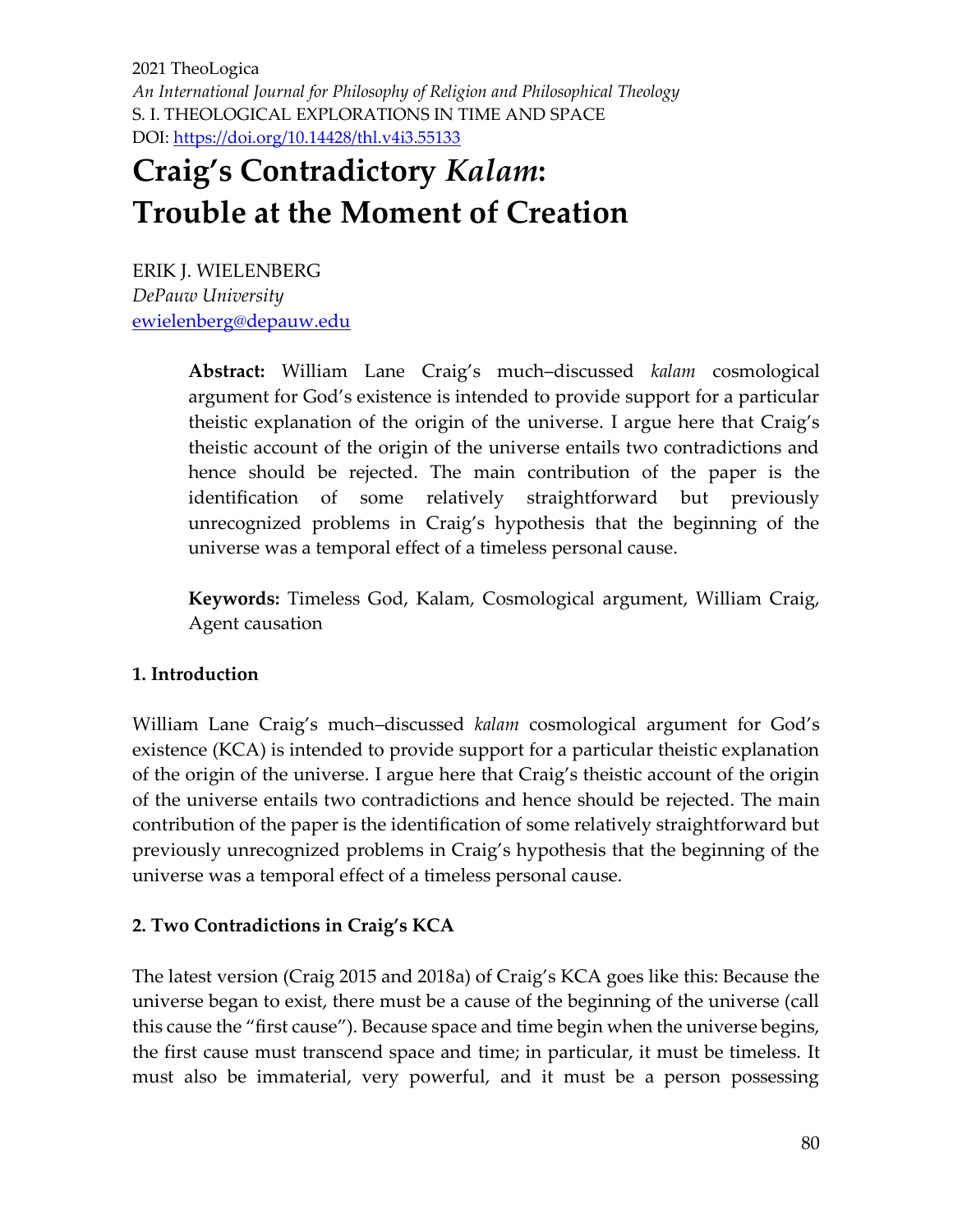libertarian free will. That the first cause is a person with free will is supposed to explain how a timeless cause can produce a temporal effect: the first cause's "free act of creation is a temporal event simultaneous with the universe's coming into being" (Craig 2015). Craig argues that these considerations suggest that the first cause is a timeless God: "By exercising his causal power, [God] therefore brings it about that a world with a beginning comes to exist. So the cause is eternal, but the effect is not. In this way…it is possible for the temporal universe to have come from an eternal cause: through the free will of a personal Creator"  $(2008, 154).$ <sup>1</sup> Much existent criticism of the KCA focuses on the first two premises of the argument: (1) if the universe began to exist, then the universe has a cause of its beginning and (2) the universe began to exist. I focus here instead on the part of the argument that aims to show that the cause of the universe's beginning is a timeless God.

To see the contradictions entailed by Craig's theistic explanation for the origin of the universe, we must consider God's act of exercising His causal power to bring about a temporal universe. This act is an instance of agent–causation, in which an agent, God, causes an event to occur (see Craig 2002, 102). Let's call the event that God agent–causes 'B'. Let's call God's agent–causing of B 'GA'. GA is itself an event—it is the event that consists of God causally producing B.<sup>2</sup> Furthermore, as Craig says, GA is simultaneous with the universe's coming into being. Let's call the time at which GA occurs and the universe comes into being 't1'. As I noted above, Craig holds that the first cause is timeless: "the cause is eternal, but the effect is not" (2008, 154). But that is incompatible with some other claims Craig makes about God. On Craig's view, there are "two phases of God's life, one timeless and one temporal, which are not related to each other as earlier and later" (2001, 235). Furthermore, God is "timeless without the universe and in time with the universe" (2015). When the universe exists, God is temporal rather than timeless. Since time begins with the creation of the universe, if there is some event that occurs at a given time, then the universe exists at that time, and hence God is temporal at that time. GA occurs at t1, which implies that the universe exists at t1, and hence God is temporal at t1.<sup>3</sup> Therefore, when God exercises His causal power to create the universe, He is

<sup>1</sup> Sometimes Craig describes the first cause as "timeless"; other times as "eternal". I will use 'timeless' throughout the paper and understand it to mean at least existing outside of (physical) time.

<sup>2</sup> For helpful discussion of the structure of agent–causal events, see Bishop 1983, 71–72, O'Connor 1995, 181, O'Connor 2000, 43, Clarke 2003, 187, and Steward 2012, 197. GA cannot be simply B itself, for then there would be no distinction between a given event being agent–caused and that event merely happening (see Chisholm 1964, 10).

<sup>&</sup>lt;sup>3</sup> Craig and Sinclair make this point themselves: "The time of the first event would be not only the first time at which the universe exists but also…the first time at which God exists" (2009, 196).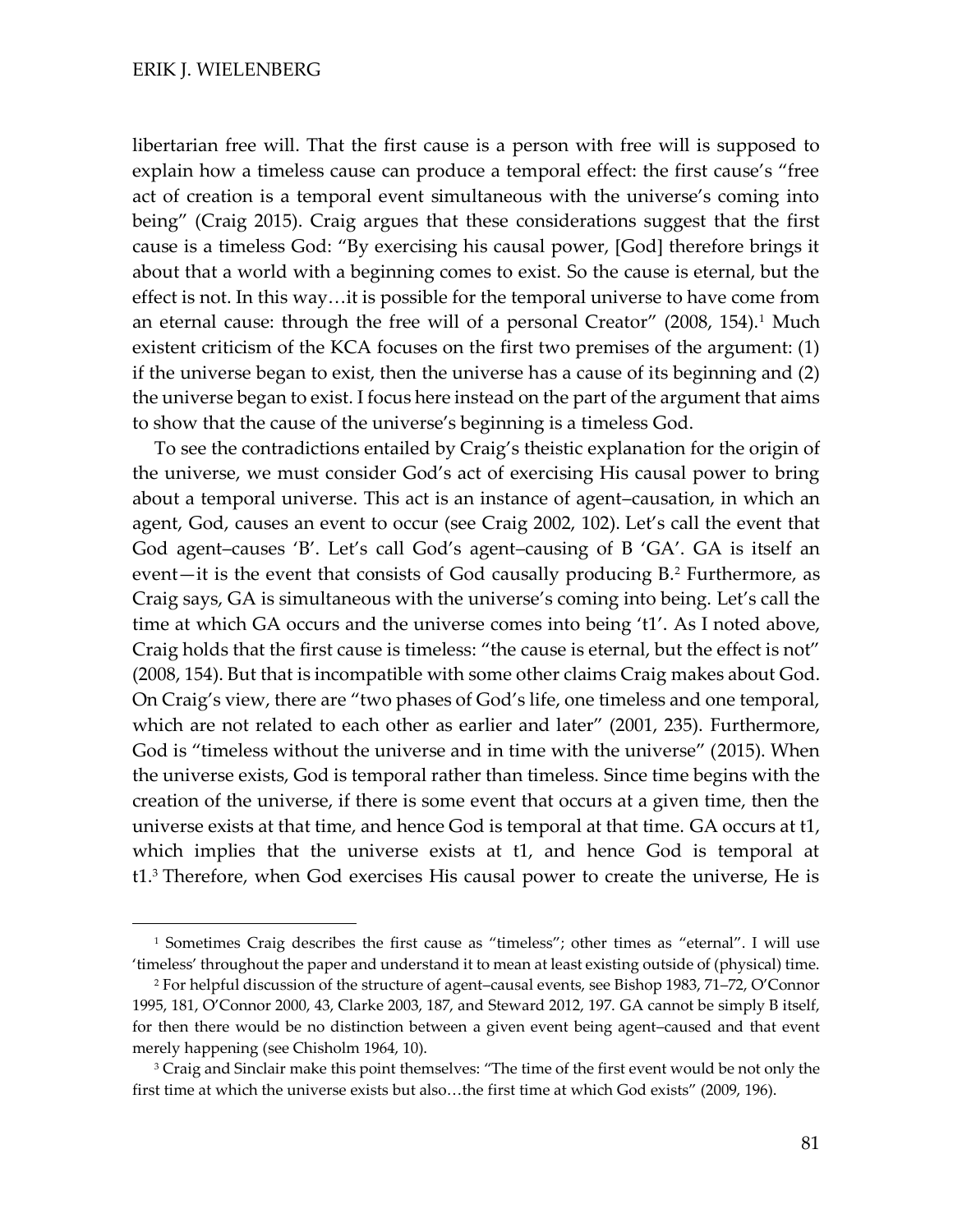temporal rather than timeless, and the first cause is therefore temporal rather than timeless. But Craig also says that the first cause must be timeless; otherwise, how could it have the power to create time itself? Craig declares: "For as the cause of space and time, this entity must transcend space and time" (2008, 152). And Craig and Sinclair say that "[g]iven that time had a beginning, the cause of the beginning of time must be timeless" (2009, 192). God must be temporal at t1 because the universe exists at t1; yet He must be timeless at t1 in order to have, at t1, the power to create the universe. Craig's various commitments therefore imply that at t1, God is both temporal and timeless—a contradiction.<sup>4</sup>

The point can be illustrated with an image that Craig often uses to express his idea of a timeless God creating a temporal universe. The image is that of "a man sitting changelessly from eternity" (2008, 154). According to Craig, this eternally seated man "could freely will to stand up; thus, a temporal effect arises from an eternally existing agent" (2008, 154). One misleading aspect of the eternally sitting man image is that the transition from sitting to standing is a process that unfolds over some period of time. When the man is sitting, he causally initiates the process of standing up; as that process progresses, the sitting man gradually becomes a standing man. But now suppose that (i) the man causes the effect of standing up while he is sitting and (ii) all effects produced by the man are produced while he is fully upright. It follows from (i) and (ii) that the man is both seated and fully upright simultaneously—an impossibility. Similarly, on Craig's view, the temporal event of the universe beginning is caused by God in His timeless phase but all temporal events caused by God are caused while He is in his temporal phase. Therefore, God must be in His timeless phase and His temporal phase at once—an impossibility.

This contradiction could be avoided by giving up the claim that God is timeless when GA occurs; perhaps Craig should hold that the first cause is timeless without GA and temporal with GA. However, that renders God in His timeless phase completely causally effete because all of the causal activity that brings the universe into being occurs at t1, when GA occurs. If Craig's view is that God in His timeless phase makes no causal contribution to the beginning of the universe, then it is misleading for Craig to claim, for example, that God having freedom of the will "enables one to get an effect with a beginning from a permanent, timeless cause" (2015). Similarly, it is difficult to see how to reconcile the causal inertness of God in His timeless phase with Craig and Sinclair's claim that "God's timeless eternity is…causally, but not temporally, prior to the origin of the universe" (2009, 196). Note

<sup>4</sup> Short version of the first contradiction: the cause of the universe must be timeless; therefore, a temporal being caused the universe.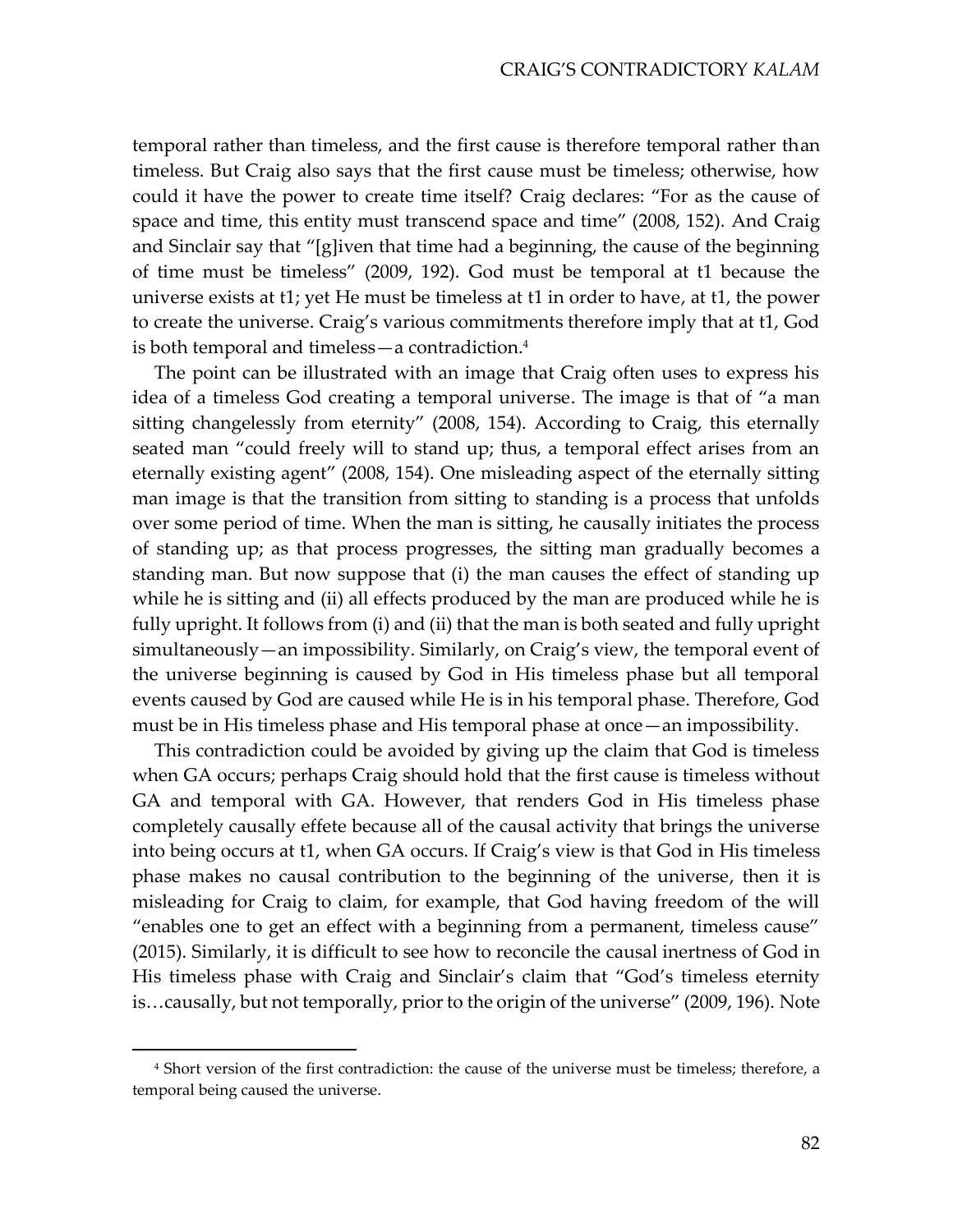the difference between (a) the beginning of the universe is caused by an entity in a timeless phase of its existence and (b) the cause of the beginning of universe is temporal when it causes the beginning of the universe and also has a timeless phase in which it causes nothing. Craig's typical descriptions of the first cause suggest (a) rather than (b), and (a) generates the contradiction described above.

Additionally, if God in His timeless phase makes no causal contribution to the beginning of the universe, the KCA provides no reason to believe that God exists in a timeless phase at all. It might be thought that we must posit a timeless God in order to explain where God in His temporal phase comes from, but if timeless God is neither temporally nor causally prior to temporal God there seems to be no meaningful sense in which the former becomes the latter or the latter comes from the former. It is therefore difficult to make sense of Craig's claim that "God entered into time at the moment of creation" (2001, 233). With nothing temporally or causally prior to temporal God, we are left with a picture in which the first cause is entirely temporal. 5

The upshot, therefore, is that the various claims that Craig employs to reach the conclusion that the cause of the universe "must transcend space and time" (2015) together imply a contradiction—that the first cause is both timeless and temporal at t1. To abandon the claim that God in His timeless phase causally contributes to the universe beginning to exist is to abandon the KCA.

There is a second contradiction in Craig's theistic story about the origin of the universe. Consider GA again. As we've seen, GA occurs at t1, the time at which the universe begins to exist. As noted above, Craig holds that time begins when the universe begins (see Craig 2008, 127 and Craig and Sinclair 2009, 130). Therefore, another event that occurs at t1 is this one: time begins to exist. What is the relationship between GA and time beginning to exist? GA obviously cannot be temporally prior to anything else that happens at t1, but perhaps GA and time beginning to exist are entirely distinct events and the former is causally prior to the latter.<sup>6</sup> The problem with that suggestion is that it makes a temporal event  $-GA-$ 

<sup>5</sup> What about God's "timeless intention to create a world with a beginning" (Craig 2002, 102)? On Craig's view, this intention is possessed by God in His timeless phase; might it not make a causal contribution to the beginning of the universe? The answer is no; because all the causal activity that contributes to the beginning of the universe occurs when GA occurs, any divine intention that makes a causal contribution to the beginning of the universe is temporal rather than timeless. If God is temporal rather than timeless when GA occurs, then the complete cause of the beginning of the universe is entirely temporal.

 $^6$  In one place Craig suggests that "God's act of creating is the event cause of the universe's coming into being" (2020), which is suggestive of the possibility that GA is causally prior to time beginning to exist. Here's one version of this possibility, suggested by an anonymous referee: God directly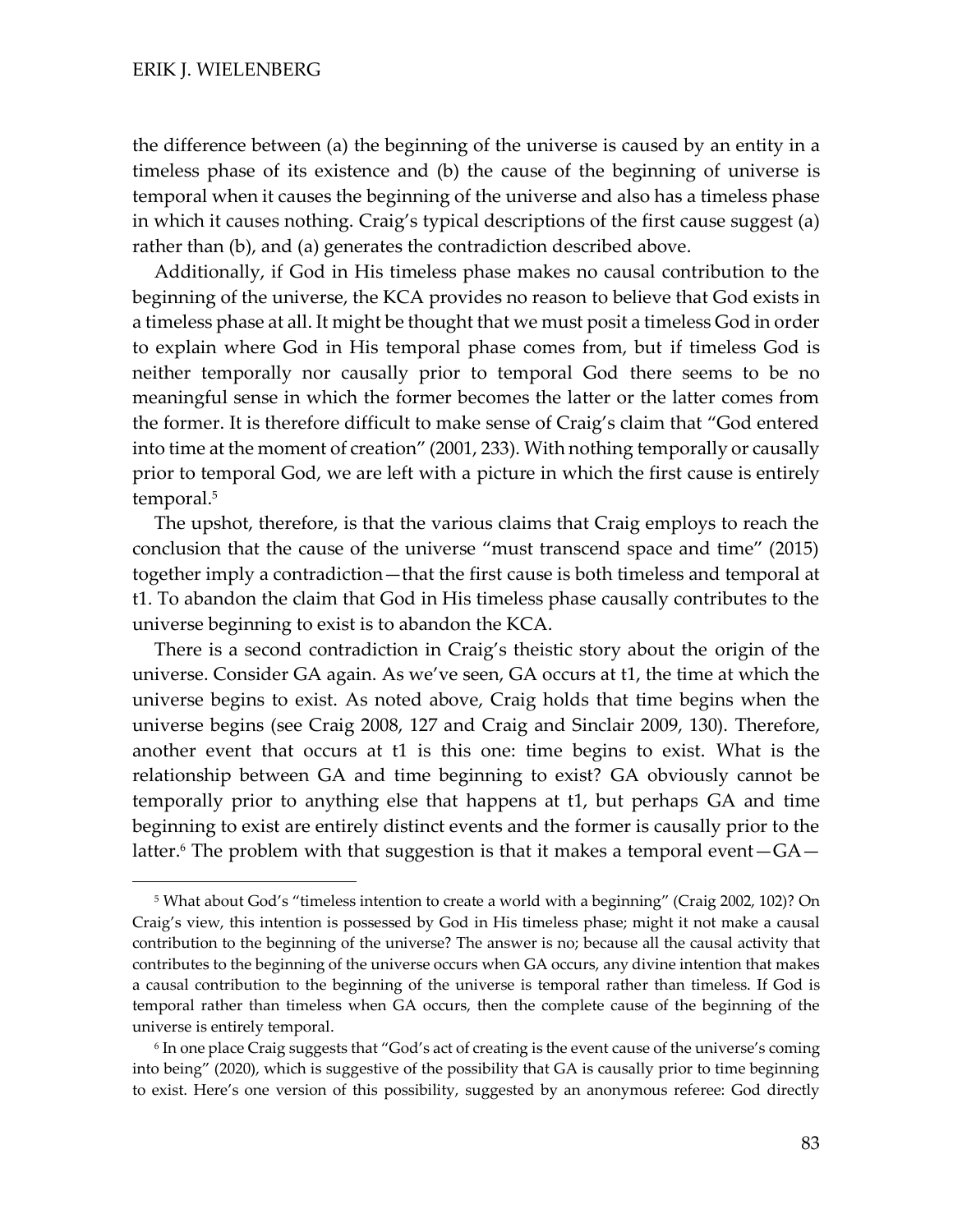causally prior to the beginning of time, which is impossible, since it would make the existence of time a prerequisite for an event that is causally prior to the beginning of time and hence would require time to be causally prior to itself.<sup>7</sup> On the other hand, if time beginning to exist is causally prior to GA, then time exists causally prior to God's act of creating the universe, which conflicts with Craig's theistic hypothesis about the origin of the universe.

A third possibility is that time beginning to exist is a proper part of GA; perhaps time beginning to exist is part of B, so God agent–causes time beginning to exist. But consider this question: does God agent–cause time beginning to exist in His timeless phase or His temporal phase? He cannot be in His timeless phase, since GA occurs at t1 and, as we've seen, on Craig's view God must be temporal at t1. But God cannot be temporal either, since in that case the cause of time beginning to exist lies within time itself and, again, Craig and Sinclair insist that "the cause of the beginning of time must be timeless" (2009, 192). So it seems that God cannot be the agent–cause of time beginning to exist.

The most plausible option, therefore, is that GA and time beginning to exist are the same event; GA *is* the beginning of time.<sup>8</sup> Accordingly, I shall suppose for the remainder of this discussion that GA = time beginning to exist.

As noted above, GA is an event with a somewhat complex structure; it is the event consisting of God agent–causing B. GA does not have a cause. It is a *causing*; it is not itself *caused*. So if GA and time beginning to exist are the same event, then time beginning to exist is uncaused. But that violates a fundamental metaphysical principle that drives the KCA—the principle that "being cannot come from non– being; something cannot come into existence uncaused from nothing. The principle…applies to all of reality" (Craig 2008, 114). Time is part of reality, and so, by Craig's principle, the beginning of time must have a cause. As Craig says, "[t]here

agent–causes in Himself an undertaking to create the universe (note: here, the undertaking is understood to be the *effect* of God's agent–causal activity); that undertaking in turn event–causes the beginning of the universe (including time). The problem with that proposal is that God's undertaking must be a temporal event and so cannot be causally prior to the beginning of time.

<sup>7</sup> In this scenario, time would engage in "self–creation", which Craig describes as "metaphysically absurd" (2008, 152).

<sup>8</sup> Some of Craig's own remarks point in this direction: "The event of the universe's coming into being cannot be an instance of state–state causation…neither can it be an instance of state–event causation…[t]he best way out of this dilemma is agent causation" (2002, 102). The passage suggests that the event of the universe's coming into being  $-$  and hence of time's coming into being  $-$  is an instance of agent–causation. Craig often writes as if the beginning of time is agent–caused by the First Cause (e.g. Craig 1991) — as if God is what Smith calls an "originating cause" (1996, 170) of time  $$ but that is the "third possibility" considered and rejected in the main text.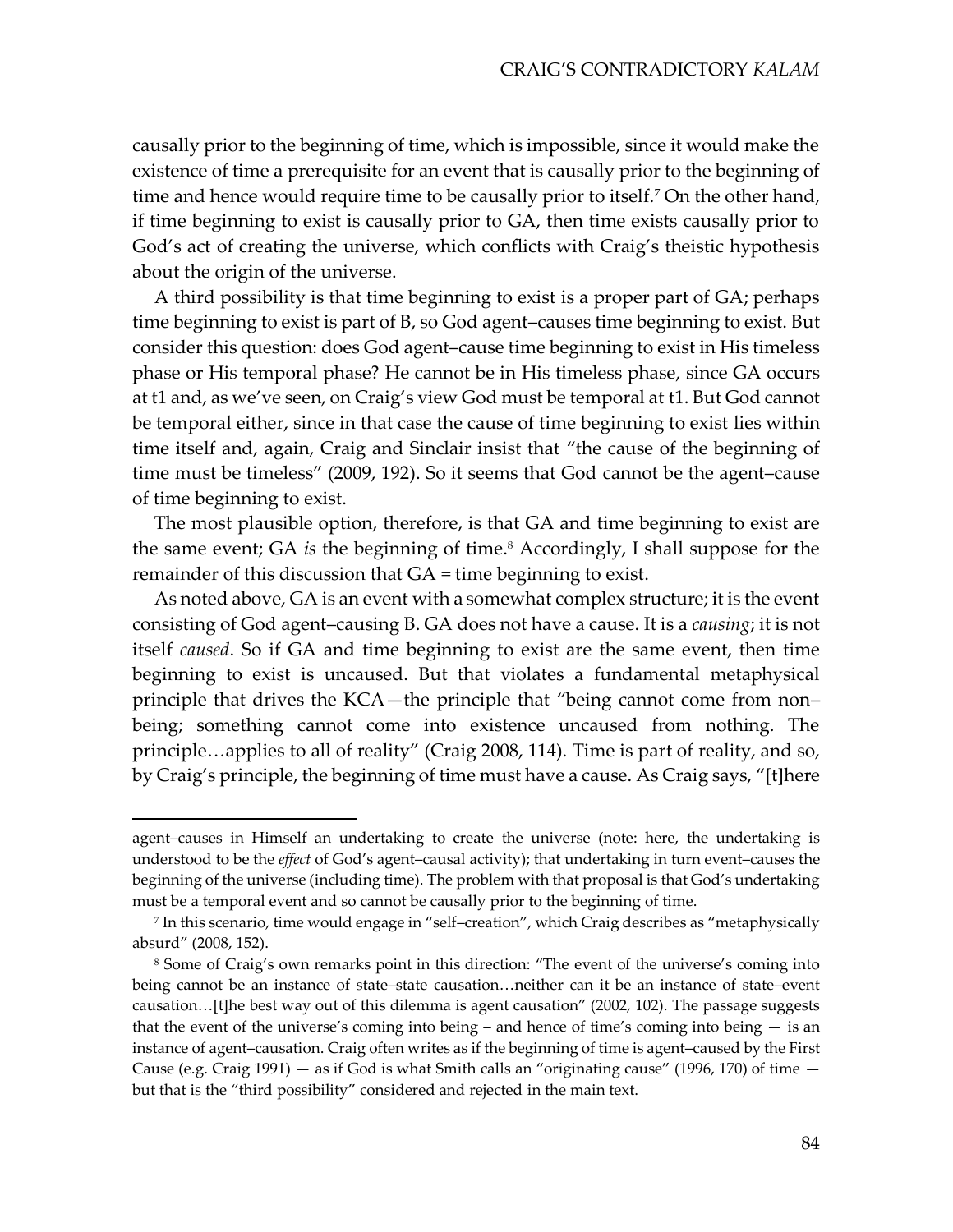must be an absolutely first event, before which there was no change, no previous event. We know that this first event must have been caused" (2008, 153). GA is that first event—it is an event that "entails…an intrinsic change on God's part" (Craig 2002, 102) and before which there is no change—and yet it is uncaused. Therefore, Craig's commitments imply that the absolutely first event is both caused and uncaused—another contradiction.<sup>9</sup>

It may be tempting here to deny that GA is uncaused on the grounds that God agent–causes it. But this introduces another event, God's agent–causing of GA (call that event 'GA\*') which now appears to be the beginning of time, and which has no cause. If we suppose that God agent–causes GA\* as well, the same problem appears again, and we are headed for an actual infinite series of divine agent–causal events (see O'Connor 2000, 58). Because Craig rejects the possibility of such actual infinite series, he must reject this possibility (see Craig 2018a, 390–396).<sup>10</sup>

Another way to deny that GA is uncaused is to hold that there is some property or state of God in His timeless condition that causes GA; call such a state 'S'. Craig says that God "freely and eternally intends to create a world with a beginning" (2008, 154). Perhaps this eternal divine intention causes GA? One problem with this suggestion is that it would require a timeless state, S, to bring about a temporal event, GA. Craig explains why this is implausible: "the cause is a timeless state but the effect is an event that occurred at a specific moment in the finite past. Such state/event causation doesn't seem to make sense, since a state sufficient for the existence of its effect should have a state as its effect" (2008,54; see also Morriston 2000, 165, and Morriston 2002, 105–107). Accordingly, Craig says that God's eternally willing to create the universe is not sufficient for the existence of the universe (2002, 102). On Craig's view, we seem to be stuck with GA itself as the uncaused beginning of time—and yet we also seem to be stuck with the beginning of time having a cause.

It is worth considering one final way of evading this second contradiction. In a footnote, Craig and Sinclair mention (but do not endorse) the position that an agent's causing some effect "is not itself an event" (2009, 194, n. 101). If GA is not an event, then the question of the relationship between the event of GA and the event of time beginning does not arise. Now, the claim that God's act of creating the universe is not an event is puzzling on its face—this act certainly seems to be something that happens and so counts as an event in the ordinary sense of the term. More

<sup>9</sup> Short version of the second contradiction: The beginning of time must have a cause; therefore, the beginning of time = an uncaused agent–causal event.

<sup>&</sup>lt;sup>10</sup> In a footnote, Craig and Sinclair (2009) explicitly endorse the position that agent–causings are themselves uncaused (194, note 101).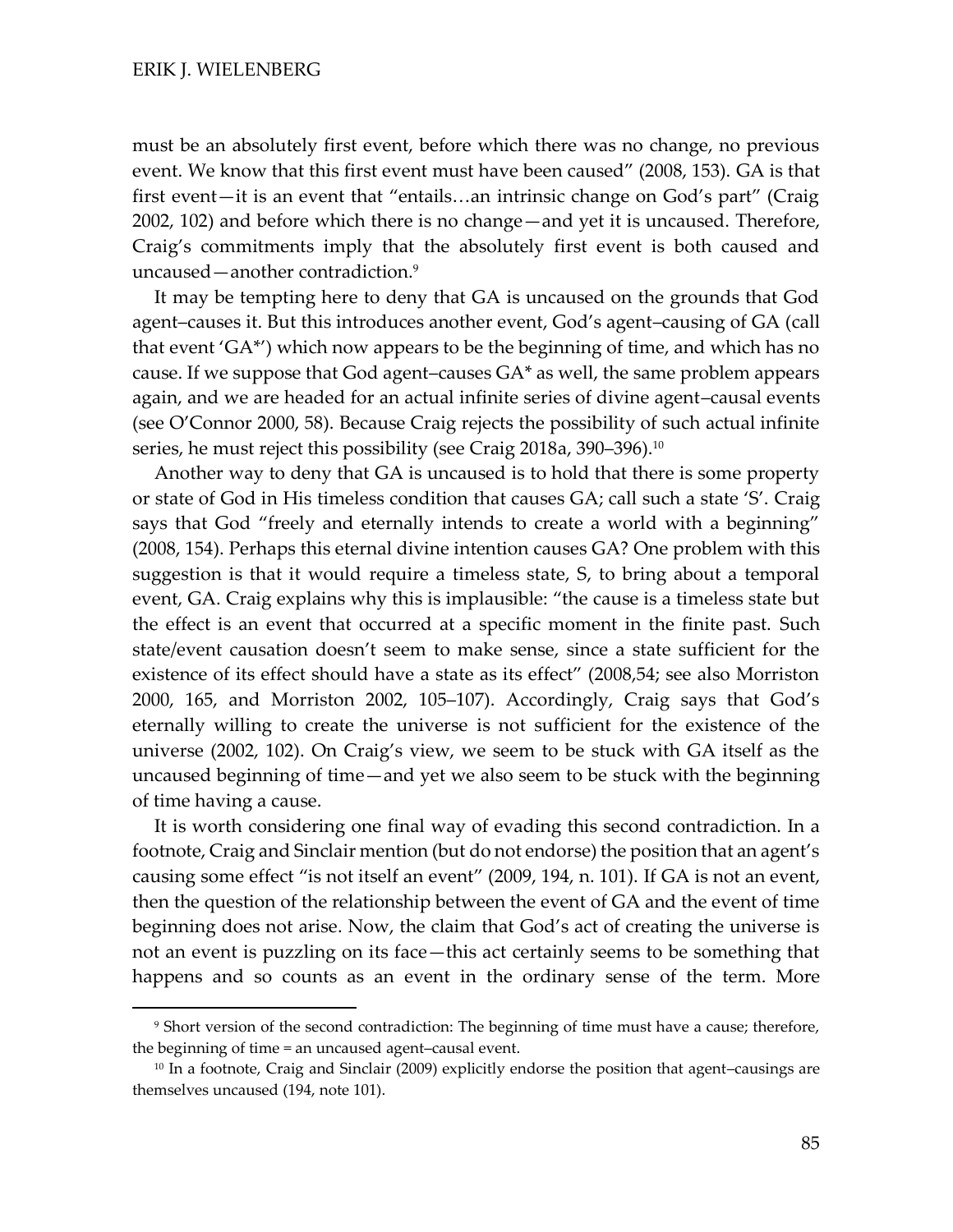importantly, in one of his most detailed discussions of how God causes the beginning of the universe, Craig says that in order for the universe to exist there must be "a basic action on the part of [God], an undertaking or endeavoring or exercise of [God's] causal powers…[t]hat entails…an intrinsic change on God's part" (2002, 102). In that passage Craig appears to classify God's exercise of His agent– causal power as both (i) an action performed by God and (ii) entailing an intrinsic change in God. That GA entails an intrinsic change in God suggests that it is an event. And as I noted at the outset, Craig says that God's "free act of creation is a *temporal event*" (2015, emphasis added). Elsewhere, Craig says that "God's act of creating is the event cause of the universe's coming into being" (2020), which also suggests that God's act of creating the universe  $-GA$ —is an event.<sup>11</sup> Therefore, Craig cannot consistently hold that GA is not an event. Craig's view appears to imply that GA is an event and it is both caused and uncaused—a contradiction.

### **3. Conclusion**

In one place, Craig remarks: "I well recall thinking, as I began to study the *kalam* cosmological argument, that all of the alternatives with respect to the universe's existence…were so bizarre that the most reasonable option seemed to be that nothing exists!" (2002, 97). Craig's point here is well–taken; clearly something bizarre and unusual is involved in the existence of the universe. But it turns out that Craig's theistic explanation for the origin of the universe is logically contradictory. It entails that the first cause is both timeless and temporal at t1, and it entails that the beginning of time both has a cause and is an uncaused agent–causal event. Bizarre is one thing; logically impossible is another. If the argument of this paper is correct, then Craig's theistic explanation is not merely bizarre but also logically impossible and so should be set aside.<sup>12</sup>

<sup>&</sup>lt;sup>11</sup> Craig seems not to be entirely consistent on this point. In responding to Smith, he asserts that "[t]he expression 'God's willing that the Big Bang occur' properly describes an action, not an event" (2018b, 344). Yet Craig holds that this divine willing is simultaneous with the universe beginning to exist, so it is clearly an event in the ordinary sense of something that happens. Remarkably, in the paragraph immediately preceding the one in which he says that God's willing is an action and not an event, Craig writes: "God's willing and the Big Bang are both events which occur" (2018b, 343).

<sup>&</sup>lt;sup>12</sup> I am grateful to Jeff Dunn, Wes Morriston, and the students in my spring 2020 Philosophy of Religion course at DePauw University for helpful discussion of some of the issues raised in this paper. I am particularly grateful to one student in that course, Sophia Meadows, who asked a question that inspired the writing of this paper. I am also grateful to Morriston, Felipe Leon, and two anonymous referees for feedback on earlier versions of the paper.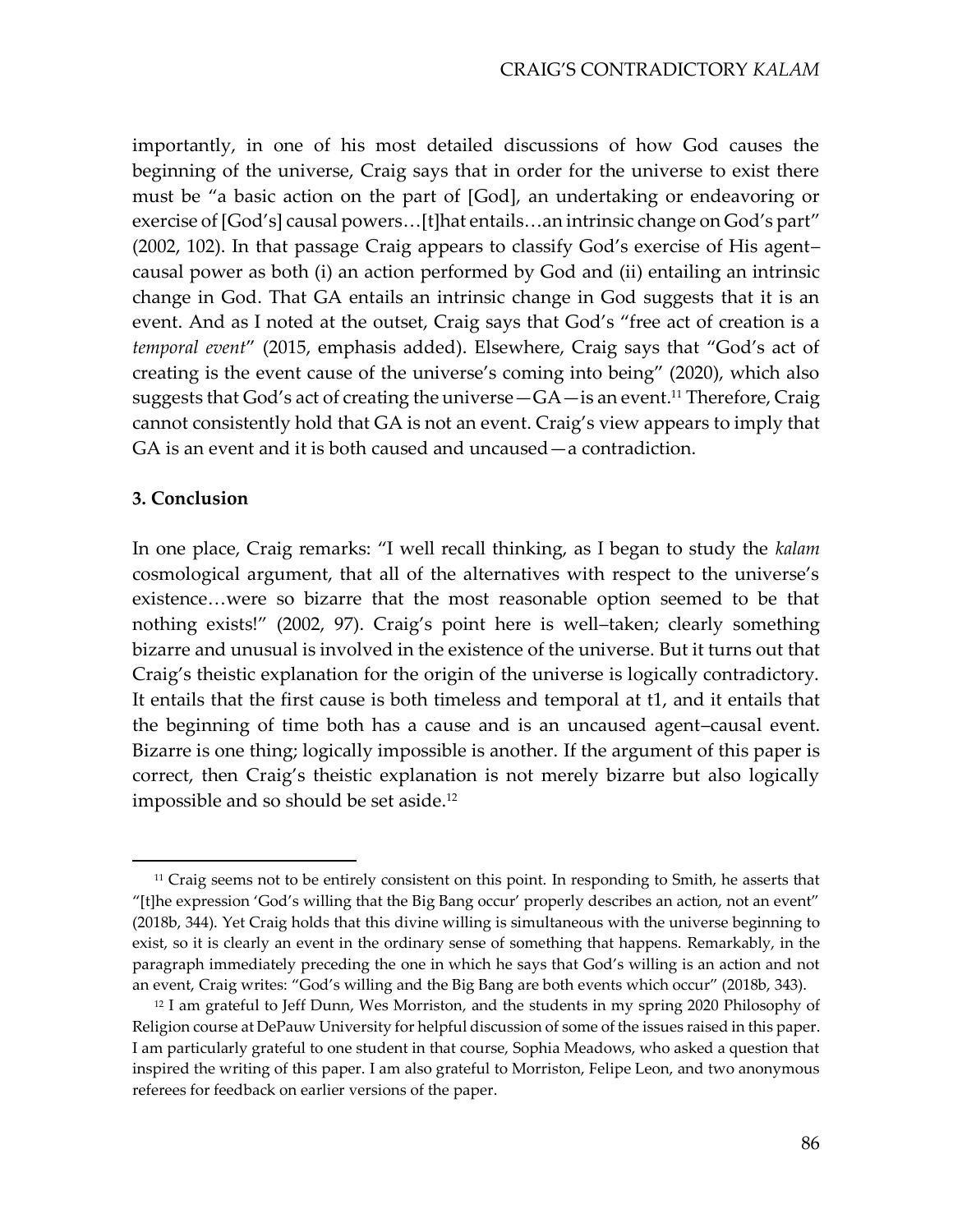#### **Bibliography**

- Bishop, John. (1983). "Agent–Causation", *Mind* 92: 365: 61–79. [https://doi.org/10.1093/mind/XCII.365.61.](https://doi.org/10.1093/mind/XCII.365.61)
- Chisholm, Roderick. (1964). *Human Freedom and the Self*. University of Kansas.
- Clarke, Randolph. (2003). *Libertarian Accounts of Free Will*. Oxford: Oxford University Press. [https://doi.org/10.1093/019515987X.001.0001.](https://doi.org/10.1093/019515987X.001.0001)
- Craig, William Lane. (1991). "The *Kalam* Cosmological Argument and the Hypothesis of a Quiescent Universe", *Faith and Philosophy* 8:1: 104–108. [https://doi.org/10.5840/faithphil1991819.](https://doi.org/10.5840/faithphil1991819)
- Craig, William Lane. (2001). *Time and Eternity: Exploring God's Relationship to Time*. Wheaton, IL: Crossway. [https://doi.org/10.1007/978-94-017-1715-1.](https://doi.org/10.1007/978-94-017-1715-1)
- Craig, William Lane. (2002). "Must the Beginning of the Universe Have a Personal Cause?: A Rejoinder", *Faith and Philosophy* 19:1: 94–105. [https://doi.org/10.5840/faithphil20021917.](https://doi.org/10.5840/faithphil20021917)
- Craig, William Lane. (2008). *Reasonable Faith: Christian Truth and Apologetics*, 3rd edition. Wheaton, IL: Crossway.
- Craig, William Lane, and Sinclair, James D. (2009). "The *Kalam* Cosmological Argument", in *The Blackwell Companion to Natural Theology*, edited by W.L. Craig and J.P. Moreland (Malden, MA: Blackwell), pp. 101–201. [https://doi.org/10.1002/9781444308334.ch3.](https://doi.org/10.1002/9781444308334.ch3)
- Craig, William Lane. (2015). "The *Kalam* Cosmological Argument". [<https://www.reasonablefaith.org/writings/popular](https://www.reasonablefaith.org/writings/popular-writings/existence-nature-of-god/the-kalam-cosmological-argument/)–writings/existence–nature– of–god/the–kalam–[cosmological](https://www.reasonablefaith.org/writings/popular-writings/existence-nature-of-god/the-kalam-cosmological-argument/)–argument/> [Accessed 2/1/20]
- Craig, William Lane. (2018a). "The *Kalam* Cosmological Argument", in *Two Dozen (or so) Arguments for God*, edited by J. Walls and T. Dougherty (Oxford: Oxford University Press), pp. 389–405.
- Craig, William Lane. (2018b). "Beyond the Big Bang", in *The Kalam Cosmological Argument, Volume 2: Scientific Evidence for the Beginning of the Universe*, edited by P. Copan and W.L. Craig (New York: Bloomsbury), pp. 333–352.
- Craig, William Lane. (2020). "Creation and Simultaneous Causation". [<https://www.reasonablefaith.org/writings/question](https://www.reasonablefaith.org/writings/question-answer/creation-and-simultaneous-causation)–answer/creation–and– [simultaneous](https://www.reasonablefaith.org/writings/question-answer/creation-and-simultaneous-causation)–causation> [Accessed 6/30/20]
- Morriston, Wes. (2000). "Must the Beginning of the Universe Have a Personal Cause?: A Critical Examination of the Kalam Cosmological Argument", *Faith and Philosophy* 17:2: 149–169. [https://doi.org/10.5840/faithphil200017215.](https://doi.org/10.5840/faithphil200017215)